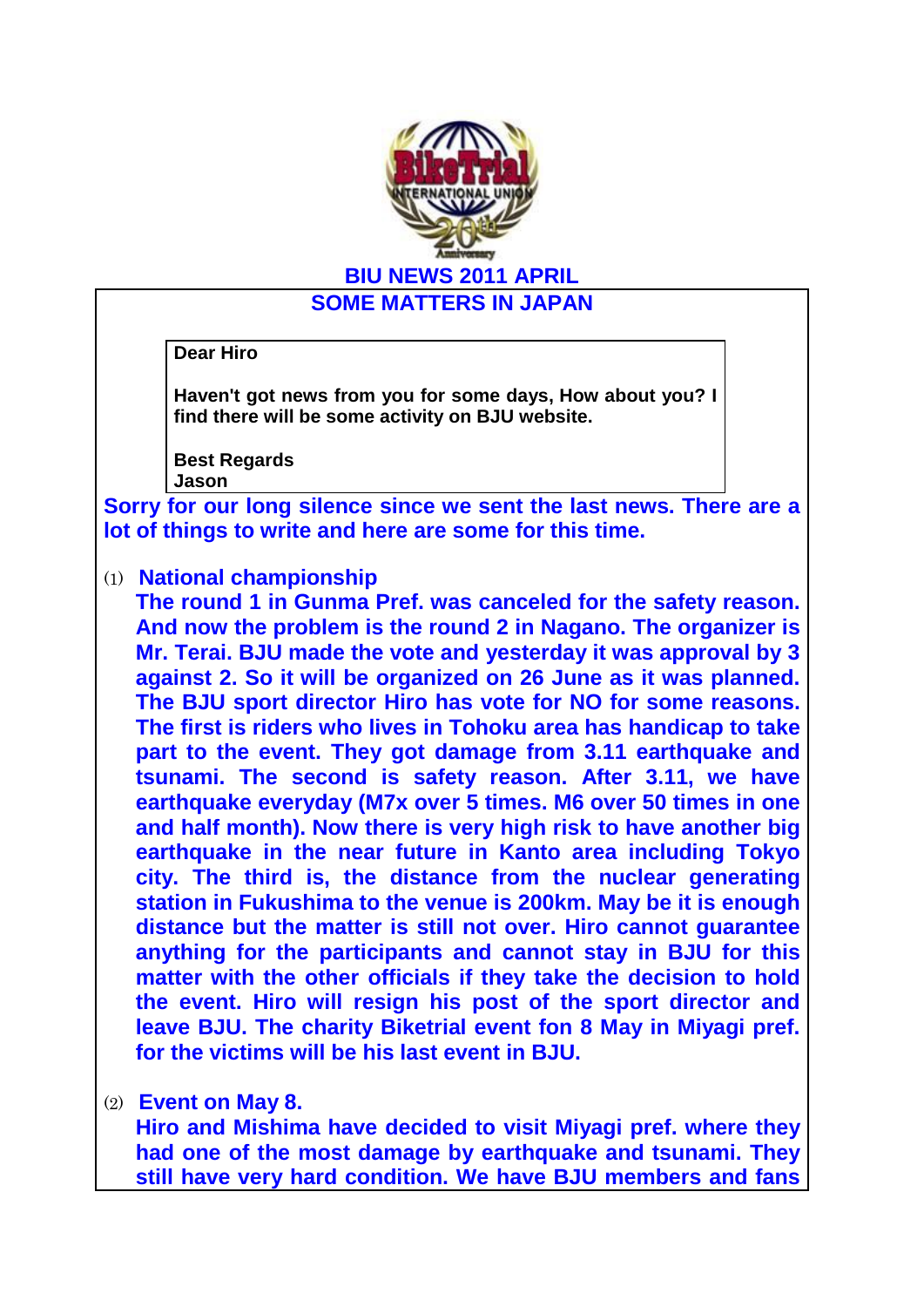**there. Mr. Mishima made contact to SUGO (racing circuit by Yamaha) and they will help the event. We have 2 purposes for this time. Mishima will bring some money we collected by raise in Kameoka cup and passed it to BJU. Hiro will make mini competition with the same concept of Kameoka cup to provide a fun time for the Biketrial people in Tohoku area. We are planning to have lunch party at the end of the event. We heard that people there are expecting this event and I feel happy and expecting to see them soon. You can check about it on the BJU site.**

(3) **In Kansai area (west), there are 2 events. KJT which uses UCI rules and Kameoka cup by Hiro uses BIU rules. And as we informed you here that Kameoka cup got the participants over 100 in last Feb. The last Sunday KJT was held in Kyoto and the participants were only 30. Comparing to Kameoka cup, KJT is losing the participants. We think the number of participants is = supporters of the event. In this way the results tells which is winner.** 

**News No. 005 dated 06/04/2011**

## **2011 WBC INFORMATION**

**BIU already sent WBC program and delegates list to the delegates of host countries of WBC 2011. And they have checked them already. Yesterday BIU sent entry form and got answer from Marius as follows. So you will receive all information (map of the place, venue and hotel information) about WBC 2011 from the host countries soon.** 

**Dear Marius,**

**I am going to send you the entry list of WBC. Please check and let me know if it needs modification. As you know, all entry should be sent to BIU before closing date.**

**Sincerely yours, Hiro**

**Right, Hiro.** 

**Ready to be sent to all the delegates!**

**Regards. Màrius**

**News No. 004 dated 25/04/2011**